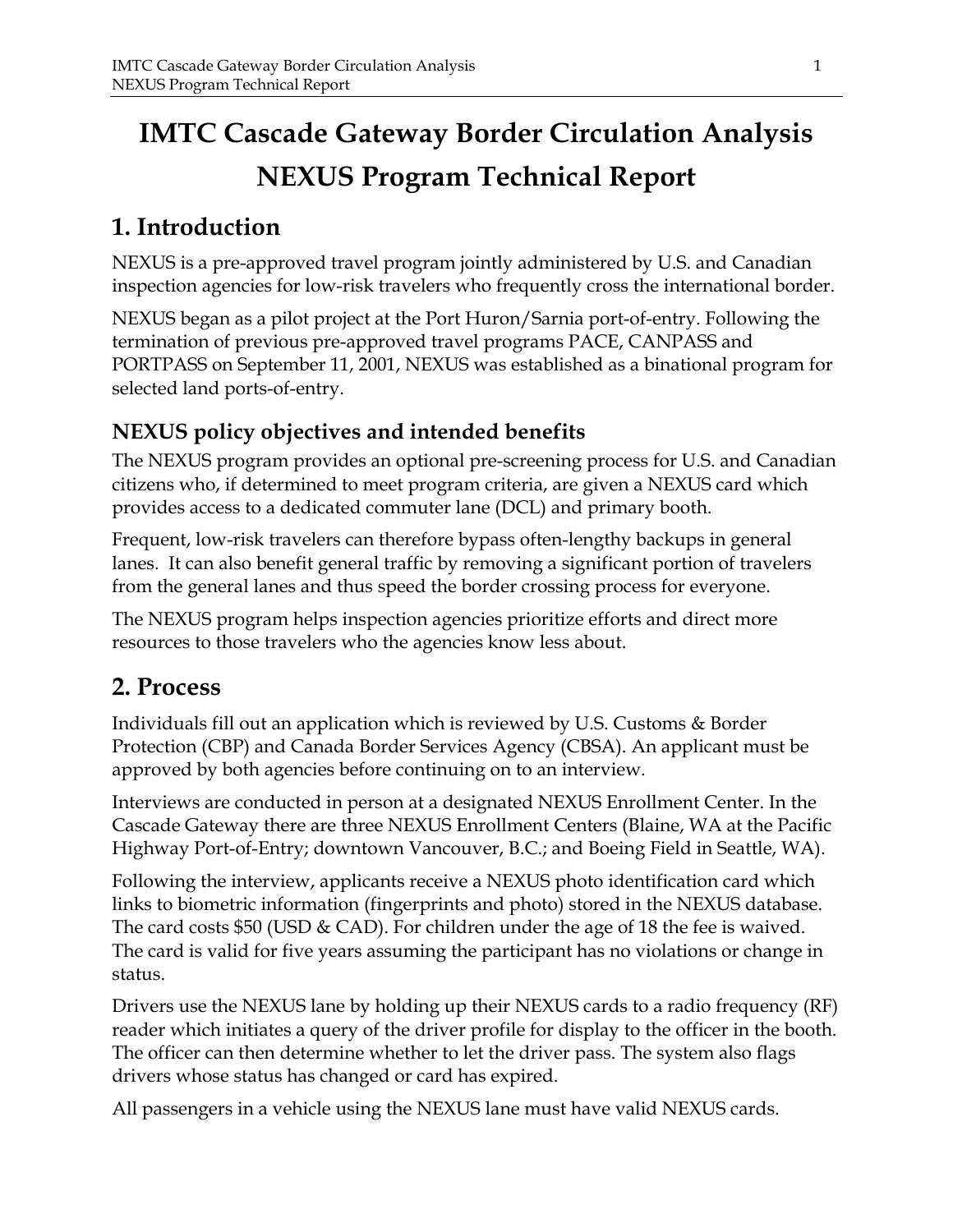NEXUS is jointly administered by CBP and CBSA. Representatives from each agency work in the 22 NEXUS enrollment centers located in both nations.

# **3. Supply**

Dedicated NEXUS clearance is available at 17 land border crossings, major Canadian airports with flights to the U.S., and at numerous marine ports-of-entry.

In the Cascade Gateway there are three ports-of-entry with dedicated NEXUS lanes: Peace Arch, Pacific Highway, and Point Roberts Ports-of-Entry. Hours of operation are as follows:

### **NEXUS Lane Hours of Operation**

|                   | <b>Peace Arch</b>     | <b>Pacific Highway</b> |
|-------------------|-----------------------|------------------------|
| <b>Northbound</b> | $7:00$ am $-12:00$ am | 7:00am – 7:00pm        |
| Southbound        | $6:00am - 9:00pm$     | $7:00am - 6:00pm$      |

In 2009, CBSA opened its new facility at Peace Arch/Douglas which includes two lanes equipped for NEXUS/RF processing.

Southbound at Peace Arch, the U.S. General Services Administration is constructing a new U.S. port-of-entry facility which will have the ability to designate any lane a NEXUS lane with common booth systems, RF readers in all lanes, and dynamic overhead signage. This too will allow for expanded NEXUS capacity as needed.

# **4. Demand**

On April 30, 2010, the NEXUS program reached the 400,000 member mark.

The Peace Arch NEXUS lanes are the most used on the U.S. – Canada border, with 467,924 car trips using the lane southbound in 2009, making up 30 percent of southbound traffic there. <sup>1</sup> At Pacific Highway, 14 percent of southbound vehicles used the NEXUS lanes (196,031 car trips).

Northbound, 350,941 car trips used the Peace Arch NEXUS lane, representing 24 percent of overall traffic.

As of May, 2010, 173,483 NEXUS card holders live in the Pacific Northwest/B.C. Lower Mainland region, representing 43 percent of all NEXUS participants. 78 percent of participants in this region are from British Columbia.

## **Frequency of border crossing**

Data on the use rates of NEXUS enrollees is unavailable.

Analysis of the 2008 IMTC Passenger Intercept Survey (which only surveyed those NEXUS users who crossed the border during the survey period) estimated that 63

 $\overline{a}$ 

<sup>1</sup> Numbers provided by CBP in April, 2010.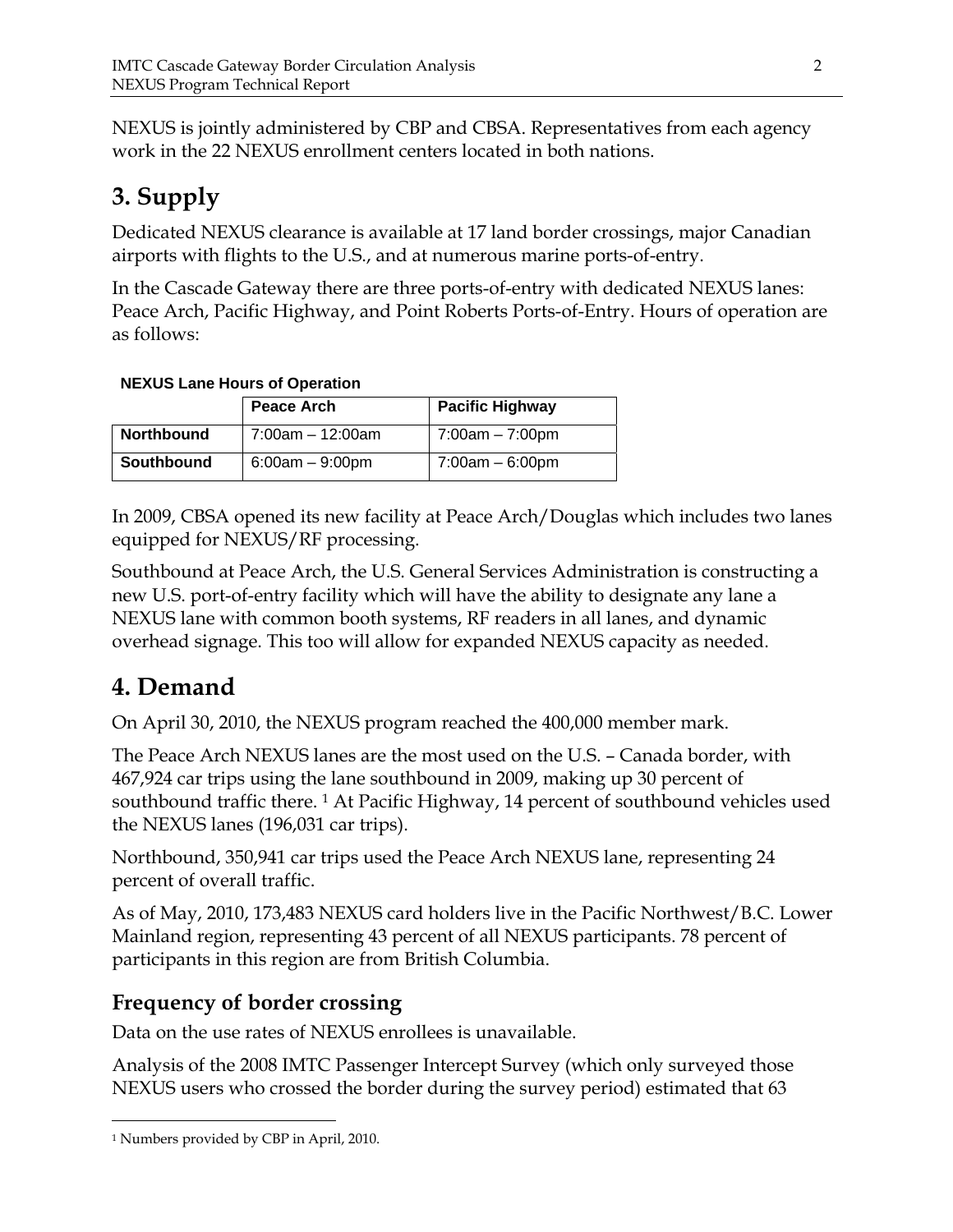percent of NEXUS lane travelers at Peace Arch cross at least once a week or more (65 percent in summer, 61 percent in winter). Over 90 percent of those surveyed in the NEXUS lane cross at least once a month.

However this region as a whole has high crossing frequencies, with approximately 45 percent of non-NEXUS travelers crossing at least once a month. 18 percent of winter travelers cross at least once a week. 2

## **Enrollment increases**

In 2007 the Blaine NEXUS enrollment center processed 24,500 enrollees, and this number grew to 37,750 in 2008. During peak interview seasons the Blaine enrollment center conducted 140 interviews each day. 3

Some of this increase can be attributed to large numbers of NEXUS cards expiring in 2008. As of May 2010, almost 87,000 participants have registered at the Blaine enrollment center.

## **Potential for additional NEXUS lanes**

Four days of passenger vehicle intercept surveys were conducted at the Lynden/Aldergrove and Sumas/Huntingdon ports-of-entry in July, 2009 to collect user feedback about awareness of the NEXUS programs, interest in the program at these locations, and current levels of knowledge about eligibility.

573 records were collected between both ports-of-entry. Of those, four percent of Lynden/Aldergrove travelers interviewed and four percent of those at Sumas/Huntingdon already had NEXUS cards. However a larger percentage were aware of the program: 73 percent at Lynden/Aldergrove and 71 percent at Sumas/Huntingdon knew what NEXUS was, although knowledge of important program specifics was variable.

Of those who had heard of NEXUS:

- 52 percent knew the fee was (\$50 USD & CAD) but
- 46 percent (88 percent of those who "knew" the price) were unaware that the fee covers five years.
- Only 18 percent knew that there is no fee for children.
- 58 percent knew NEXUS was WHTI-compliant (perhaps showing that CBP's aggressive WHTI advertising campaign was effective).

<u>.</u>

<sup>2</sup> IMTC 2008 Passenger Intercept Survey, Whatcom Council of Governments

<sup>(</sup>http://resources.wcog.org/border/pis\_2008finalreport.pdf)

<sup>3</sup> From U.S. Customs & Border Protection, March, 2009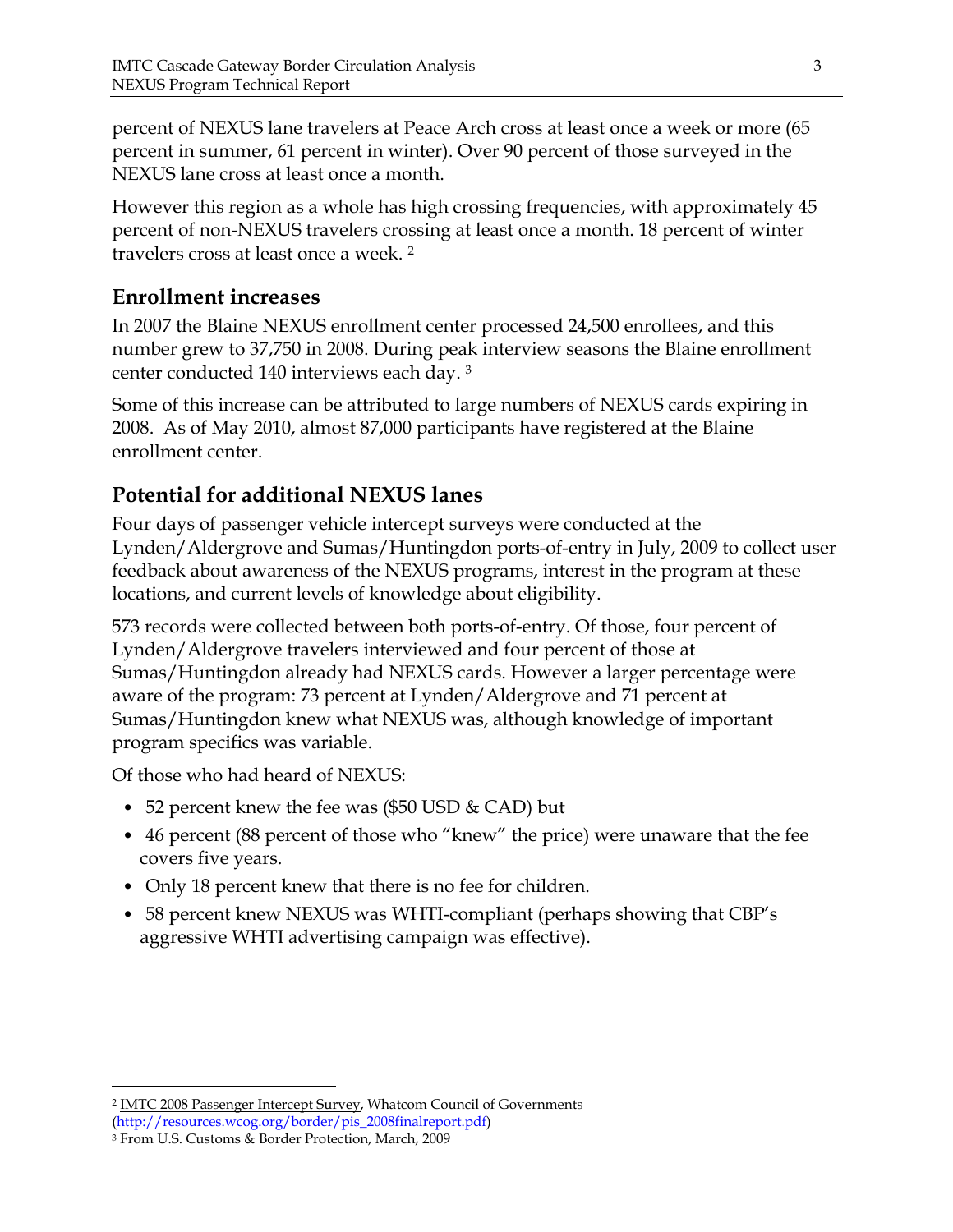Considering all Lynden-Aldergrove and Sumas-Huntingdon survey respondents (including those who did not know what NEXUS was):

- 40 percent would apply for NEXUS if a lane was available at those ports-of-entry
- 26 percent did not know what NEXUS was
- The remainder (34 percent) would not apply.

These summary results show that there is significant interest in NEXUS from travelers who use these lower-volume ports. The additional NEXUS lanes may also attract current enrollees to use those ports-of-entry as alternatives to Peace Arch and Pacific Highway. A next step would be to evaluate feasibility through simulation modeling and review options for dedicated access lanes.

# **5. Performance and alternatives**

## **Benefits**

NEXUS lanes at Peace Arch now process approximately 30 percent of border traffic. This impressive uptake suggests that NEXUS is delivering benefits to inspection agencies, NEXUS enrollees, and auto travelers as a whole. The fact that most drivers are renewing their enrollment suggests that the program is working.

In addition to the benefits reviewed above, NEXUS cards are now recognized as proof of citizenship under U.S. and Canadian regulations and compliant with the U.S. Western Hemisphere Travel Initiative.

# **NEXUS and other approved identification for entering the U.S.**

Under the Western Hemisphere Travel Initiative (WHTI), four forms of identification have been approved as proper documentation for entering the United States at a land border port-of-entry: a U.S. passport, a U.S. passport card (issued through the State Department), a trusted traveler program card (NEXUS, SENTRI, or FAST), or an enhanced drivers license from one of the approved state or provincial licensing agencies.

Efforts to market these various forms of identification need to clarify the different costs and benefits. Different people will have different needs and travel patterns.

The chart below compares the various WHTI-compliant documents accepted for travel between the U.S. and Canada.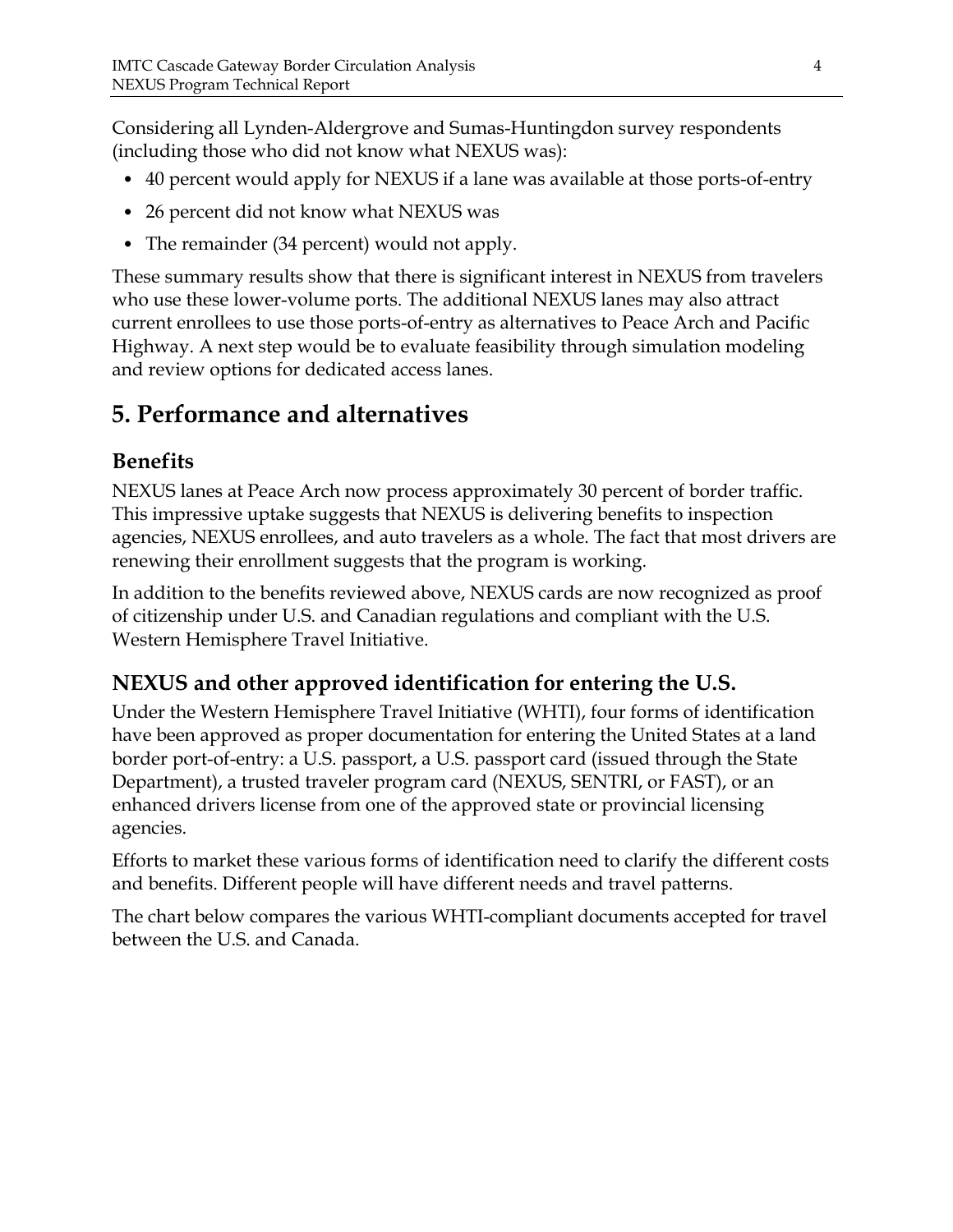| <b>Identification</b><br>document  | Fee as<br>charged | <b>Annualized</b><br>fee | Fee for<br>children <sup>4</sup>                            | <b>Dedicated</b><br>lane | <b>Proximity</b><br>readable<br>at border | <b>Globally</b><br>inter-<br>operable |
|------------------------------------|-------------------|--------------------------|-------------------------------------------------------------|--------------------------|-------------------------------------------|---------------------------------------|
| NEXUS <sup>5</sup>                 | \$50/5 yrs        | \$10                     | Free                                                        | Yes                      | Yes                                       | No.                                   |
| WA EDL <sup>6</sup>                | $$60/5$ yrs       | \$12                     | $$35/ 5$ yrs<br>(EID)                                       | No                       | Yes                                       | No                                    |
| BC EDL <sup>7</sup>                | $$110/5$ yrs      | \$22                     | $$70/5$ yrs<br>(EIC)                                        | No                       | Yes                                       | No                                    |
| <b>US</b><br>PASSCARD <sup>8</sup> | \$55/10 yrs       | \$5.50                   | $$40/5$ yrs                                                 | No.                      | Yes                                       | No.                                   |
| US.<br>PASSPORT <sup>9</sup>       | \$135/10yrs       | \$13.50                  | \$105/5yrs                                                  | No                       | No                                        | Yes                                   |
| CAN.<br>PASSPORT <sup>10</sup>     | \$87/ 5 yrs       | \$17.40                  | Under 3 yrs:<br>\$22/3 years<br>3-15yrs old:<br>$$37/5$ yrs | No                       | No                                        | Yes                                   |

### **Issues**

#### **Technical problems**

NEXUS travelers have noted past problems with antennas in the lane. However new "Gen 2" readers and cards installed in 2008 seem to have alleviated most of these issues.

#### **Queues in the NEXUS lane**

2009 was the first year that travelers experienced somewhat frequent queues in the southbound NEXUS lane. Until the new southbound U.S. port-of-entry is completed, one NEXUS booth will continue to serve high volumes during peak travel periods.

### **Strategies**

 $\overline{a}$ 

Given the success of the NEXUS program in this region it makes sense to consider expansion and improvements to take full advantage of the regional interest.

<sup>4</sup> Updated WHTI regulations state that U.S. & Canadian citizens under the age of 16 (or anyone under 19, if traveling with a school, religious, or other youth group) need only present a birth certificate, Consular Report of Birth Abroad, Canadian Citizenship Card, or a naturalization certificate. Birth Certificates can be an original, photocopy, or certified copy (source: US CBP form 0000-0807, June 2008).

<sup>5</sup> NEXUS application costs are \$50 in both \$US and \$CAN. Children are 17 years old and under.

<sup>6</sup> A new EDL costs \$60, but upgrading an existing license is \$15. To renew an EDL costs \$40 and to renew an Enhanced Identification (EID) costs \$35. A child is under 18 years of age.

<sup>7</sup> All prices for BC cards are listed in Canadian Dollars. A 5-year original license or renewal costs \$110. A 5-year original enhanced identification card (EIC) costs \$70 and can be renewed for \$50. Upgrading an existing license costs \$52 and upgrading an identification card costs \$50.

<sup>8</sup> A child is under 16 years of age. The fee for renewing a Passport Card is \$30.

<sup>9</sup> A child is under 16 years of age. Children's passports are valid for 5 years. The fee for renewing a passport is \$110. <sup>10</sup> All prices for Canadian Passports are listed in Canadian Dollars. The prices listed are for a 24-page passport for a citizen who is living in Canada. Passport prices are higher if additional pages are ordered, or if the applicant is applying from outside of Canada.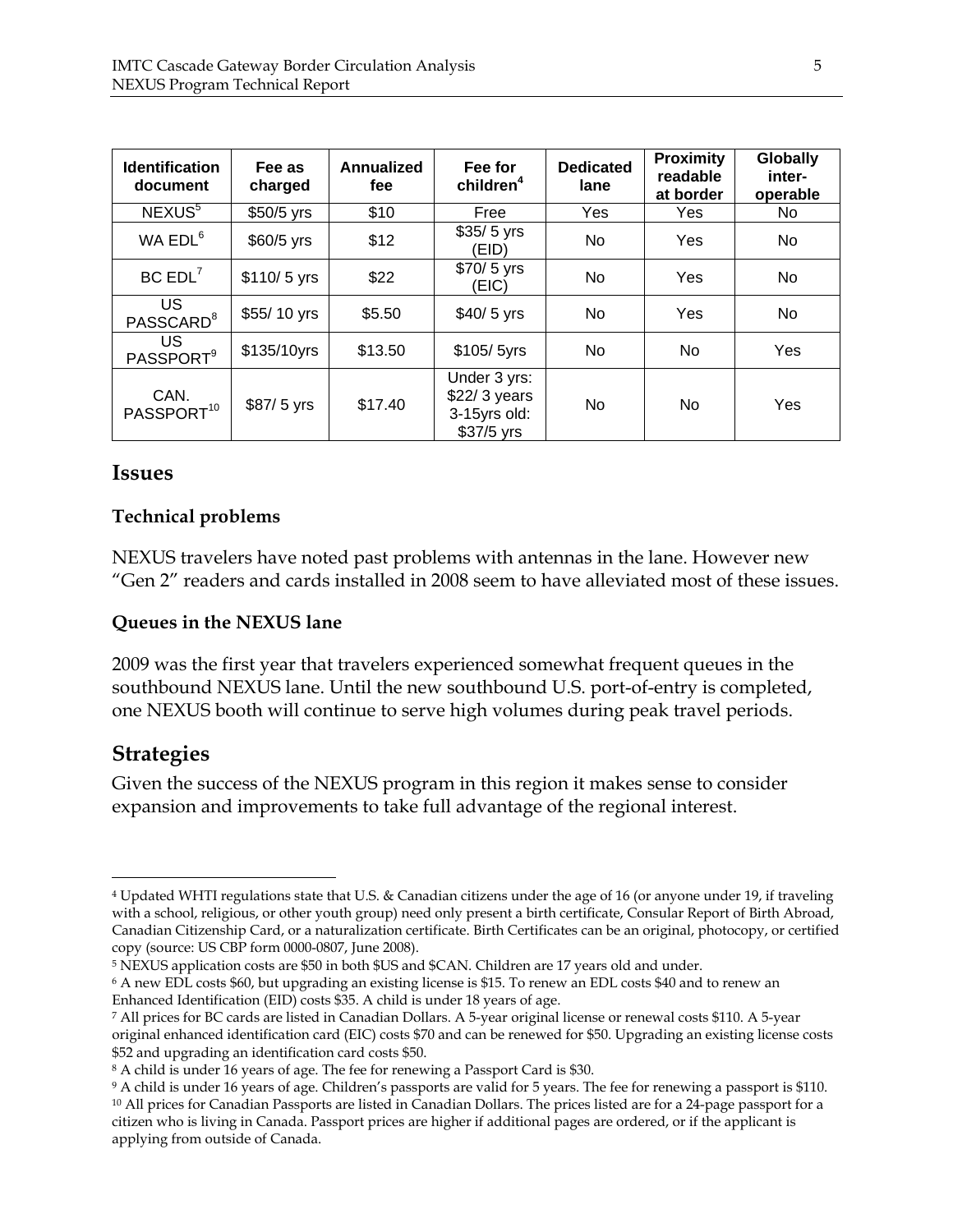### **Need for additional marketing**

Given that 56 percent of non-NEXUS summer traffic and 61 percent of non-NEXUS winter traffic surveyed in 2008 cross the border at least six times a year, there is potential to expand the NEXUS user base in this region. Increasing the NEXUS portion of traffic would lead to greater times savings for both frequent travelers and lessfrequent border crossers who will have shorter primary queues.

Many of those surveyed in the summer and winter of 2008 were unfamiliar with NEXUS, misunderstood program eligibility or cost, or found the application process inconvenient. And those surveyed in 2009 at Lynden/Aldergrove and Sumas/Huntingdon showed that a lot of misunderstanding persists about the program - even among those who are "familiar" with NEXUS.

Better marketing would clarify program benefits and costs, and could also advertise the online application process which many may find easier than the traditional mail-in process.

Surrey, B.C., Vancouver, B.C., and Bellingham, WA have the largest percentage of frequent border crossers (eight or more crossings a year) that are not enrolled in the NEXUS program. As shown in 2008 survey results, of those who cross six or more times per year and did not know of NEXUS at all, 19 percent live in Surrey, which is surprising given the proximity to the border. These cities should be the prime targets for advertising.

### **Expansion to additional crossings**

60 percent of crossers at the Lynden/Aldergrove port-of-entry cross at least once every two months; and approximately 28 percent of crossers chose the Lynden/Aldergrove port-of-entry specifically to avoid congestion at other ports.11

This, and the fact that that 40 percent of those interviewed in 2009 at both Lynden/Aldergrove and Sumas/Huntingdon said they would get NEXUS cards if a lane opened at one or both of the ports makes a strong argument for adding a NEXUS lane in each direction at these smaller ports-of-entry.

The challenge of adding a NEXUS lane at these ports is the physical layout of property and connecting state routes/B.C. highways.

### **Hours of operation**

 $\overline{a}$ 

One suggested program change would be to harmonize hours of operation in both directions, at both ports-of-entry.

<sup>11 2008</sup> IMTC Passenger Intercept Survey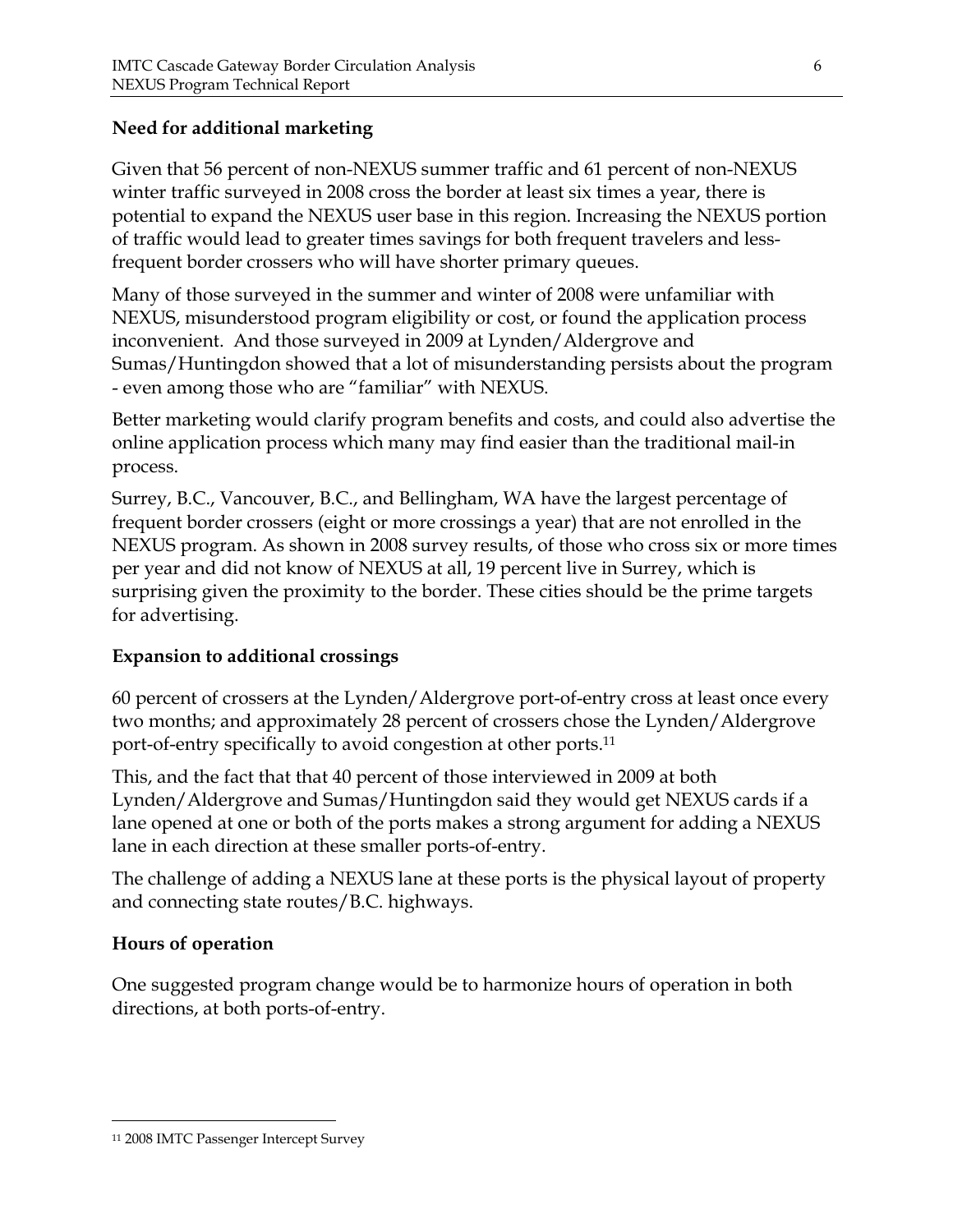### **Interoperability**

Acknowledging the general benefits of using information-technology to consolidate program requirements, it is worth considering the options that radio-frequency identification avails in this regard. On all of the generation-II RFID documents (NEXUS, EDL, PassCard, and FAST), data on individuals and their respective program status is not stored on the RFID itself. The RF number stored in the card itself allows a link to the databases accessible by the border inspection agencies. So, it should be possible for individuals to have one secure RF identification-card and more than one associated endorsement. So, for example, an EDL could also be upgraded with a NEXUS endorsement upon completing the additional application and interview process. The practical benefit of this kind of interoperability is the reduction of the number of cards an individual might have to carry with them.

# **6. Conclusions**

The NEXUS program, having built on the preceding CANPASS and PACE trusted traveler programs in this region, has been a great success in the Cascade Gateway. But the profile of regional cross-border travelers indicates that enrollment could continue to grow along with program benefits for agencies and travelers..

With additional resources dedicated to marketing along with ongoing improvements to NEXUS operations, it is reasonable to expect that half of the recently-sampled crossborder travel flows in the Cascade Gateway could transit the border by way of NEXUS.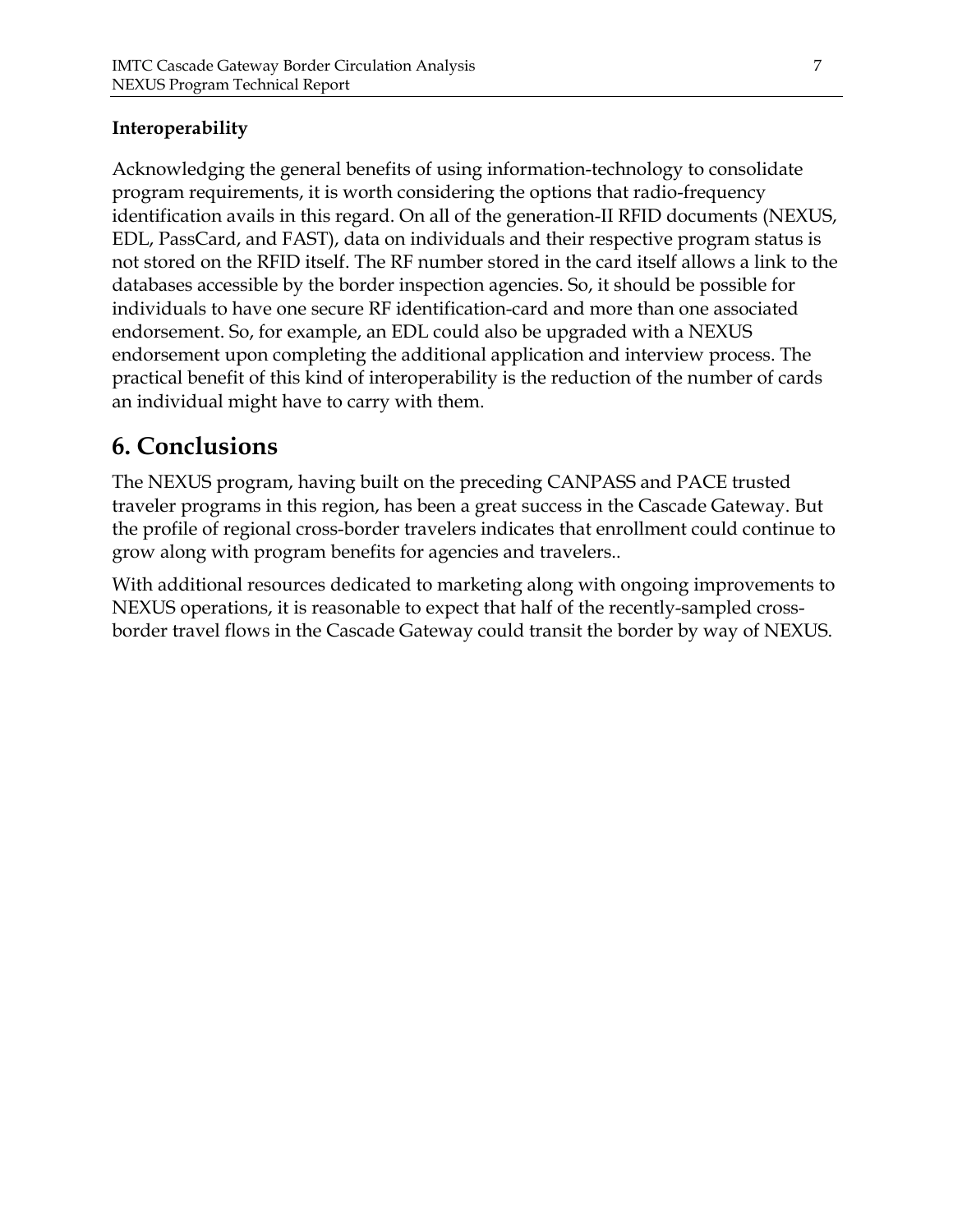# **Introduction**

The Whatcom Council of Governments (WCOG), on behalf of the International Mobility and Trade Corridor Project (IMTC), is evaluating regional NEXUS operations as part of IMTC's Cascade Gateway Cross-border Circulation Analysis.

To build on lane-specific traffic counts and data from passenger vehicle intercept surveys (completed at both NEXUS and non-NEXUS ports of entry in the region), a next step in evaluating regional NEXUS strategies is to analyze and assess the operational benefits of different NEXUS scenarios.

- Increased NEXUS enrollment rates.
- Addition of NEXUS lanes and/or booths at locations that already have a dedicated lane.
- Addition of NEXUS lanes and/or booths at ports that do not currently have NEXUS.

Initial attempts to conduct these analyses using the Border Wizard customized border microsimulation have been unsatisfactory<sup>1</sup>. While WCOG still intends to further evaluate Border Wizard for this application, as well as other micro-simulation tools, this paper describes an interim approach using a more simple spreadsheet model to compare alternatives.

# **Building the Model**

# *Source data*

The primary source of data for model parameters and assumptions archived traffic arrival rates, departure rates, and calculations of service times from the BC Ministry of Transportation's border advanced traveler information system (ATIS). The data is archived and available at www.cascadegatewaydata.com.

# *Development steps*

## **Create data sets**

Data from two sample 24-hour periods of southbound traffic at Peace Arch was uploaded from the archive (Wednesday, August 13, 2008 and Wednesday, August 26, 2009). This data was uploaded from each lane of two vehicle detector stations (VDS); the first station crossed by cars entering the system (near Beach Road on BC Highway 99) and the last station (just prior to U.S. CBP inspection booths where there is loop-to-booth correspondence). In five-minute increments, this upload provided arrival rate per lane and departure rate per lane/booth.

# **Data checking**

 $\overline{a}$ 

Analysis of the data showed discrepancy between the 24-hour vehicle count observed at the point of arrival and the count observed departing the system at the inspection booths. On August 13, 2008, loops in the standard lanes detected 13.5 percent more entering the system than were detected leaving. In the NEXUS lane, the difference was much lower – 5 percent more detected entering than leaving. On August 26, 2009 (following a recent recalibration of the ATIS by BC

<sup>&</sup>lt;sup>1</sup> So far, WCOG has not been able to reconcile the output of Border Wizard with the wait-time profiles recorded from ATIS systems data stored at www.cascadegatewaydata.com.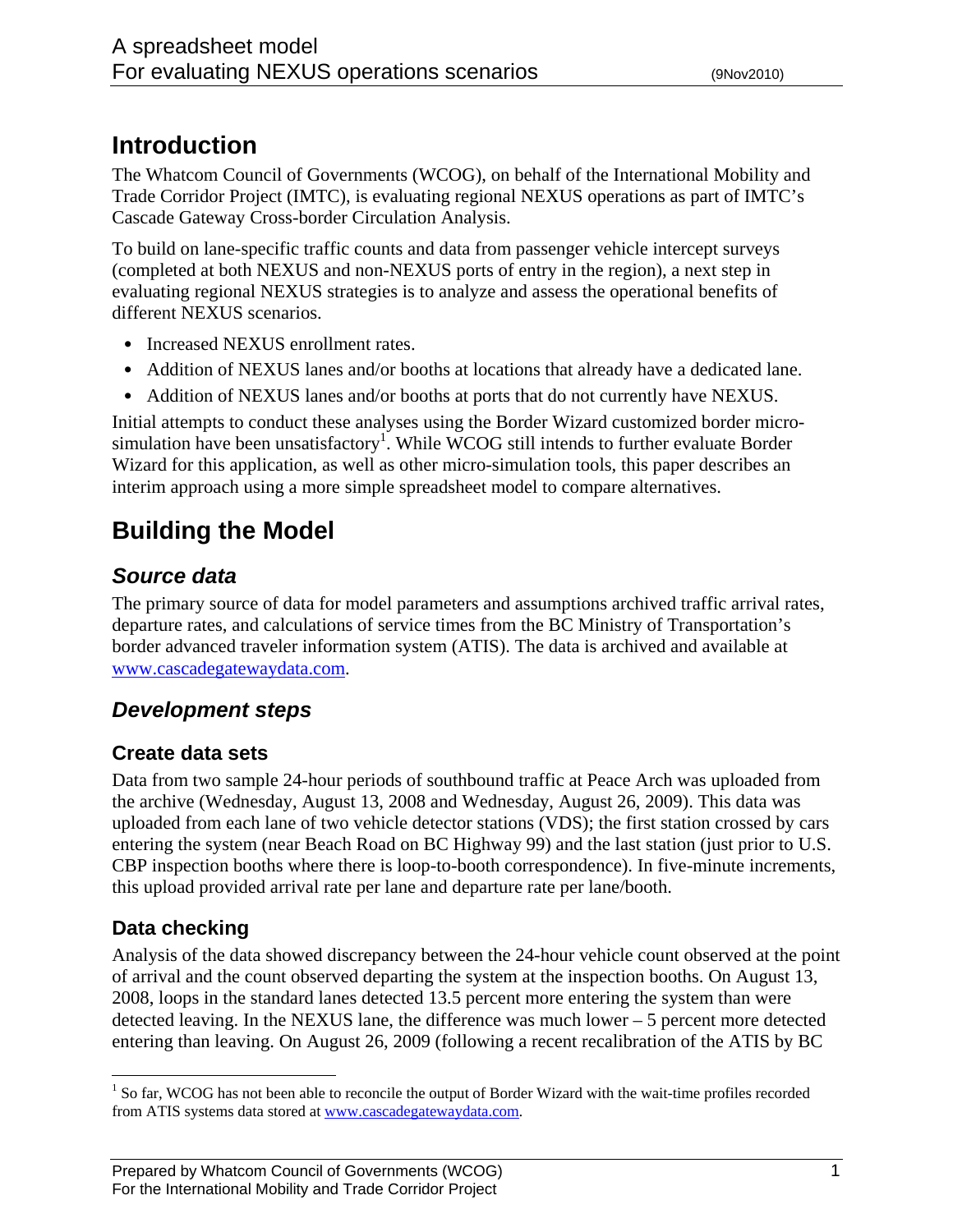MoT) a discrepancy was still observed but was smaller—nine percent more standard lane arrivals than departures and only two percent more detected NEXUS arrivals than departures.

One possible explanation of the discrepancy is that loops near the booths are more often occupied by cars are queued up and close together whereas the farthest back loop set, by design, is at a location that is usually free-flow, allowing more accurate distinction between (thus counting of) each vehicle.

If this difference is consistent, it can presumably be accounted for in the system (ATIS) calibration. But, for the purpose of using the data in the development of this spreadsheet model, the detected departure volumes were factored up to match the arrival volumes. Not doing this would cause calculated values for vehicle service times, and resulting estimates of wait time, to be too high.

## **Fitting to a smaller port ("Sumas") scenario**

Since high-resolution arrival rate data is not currently available for Sumas (or Lynden), the first step taken was to factor down the observed Peace Arch arrival volumes to be in proportion to the lower arrival volumes at Sumas POE. Using the Aug. 26, 2009 sample day, each five minute arrival and (corrected) departure volume was factored down to 55 percent of its value (the annual volume difference for 2009 between southbound vehicle arrivals at Peace Arch and Sumas).

**Booth staffing:** The table below shows the observed booth schedule at Peace Arch on August 26, 2009 along with a factored translation to a "Sumas" booth schedule scenario. Peace Arch was using a total of four inspection booths on the subject day. US CBP's POE at Sumas currently has five available primary booths.

| Time frame      | <b>Open booths at Peace Arch</b> | "Sumas" open booths @ 55<br>percent (rounded up). |
|-----------------|----------------------------------|---------------------------------------------------|
| $0:00 - 06:00$  |                                  |                                                   |
| $06:00 - 7:00$  | 3 (including NEXUS)              |                                                   |
| $7:00 - 20:00$  | 4 (including NEXUS)              |                                                   |
| $20:00 - 21:00$ | 3 (including NEXUS)              |                                                   |
| $21:00 - 23:30$ |                                  |                                                   |
| $23:30 - 0:00$  |                                  |                                                   |

Looking ahead to scenario evaluations later in this paper, it will be important to know that the share of NEXUS traffic at Peace Arch on the sampled day was 38 percent. This fact reduces the value of the observed booth schedule but it is a rough indicator of the times and frequency that inspection capacity is changed.

**Vehicle service times:** By evaluating Peace Arch data from hours of the day that there were standing lineups at inspection booths, the interval between loop-detector-departures (corrected to match arrivals as explained above) was used to measure **service times**—the full time in between vehicle arrivals at the inspection booth. This was estimated to be 66 seconds. A separate service rate was similarly developed for the NEXUS booth – estimated to be 25 seconds between vehicle arrivals at primary.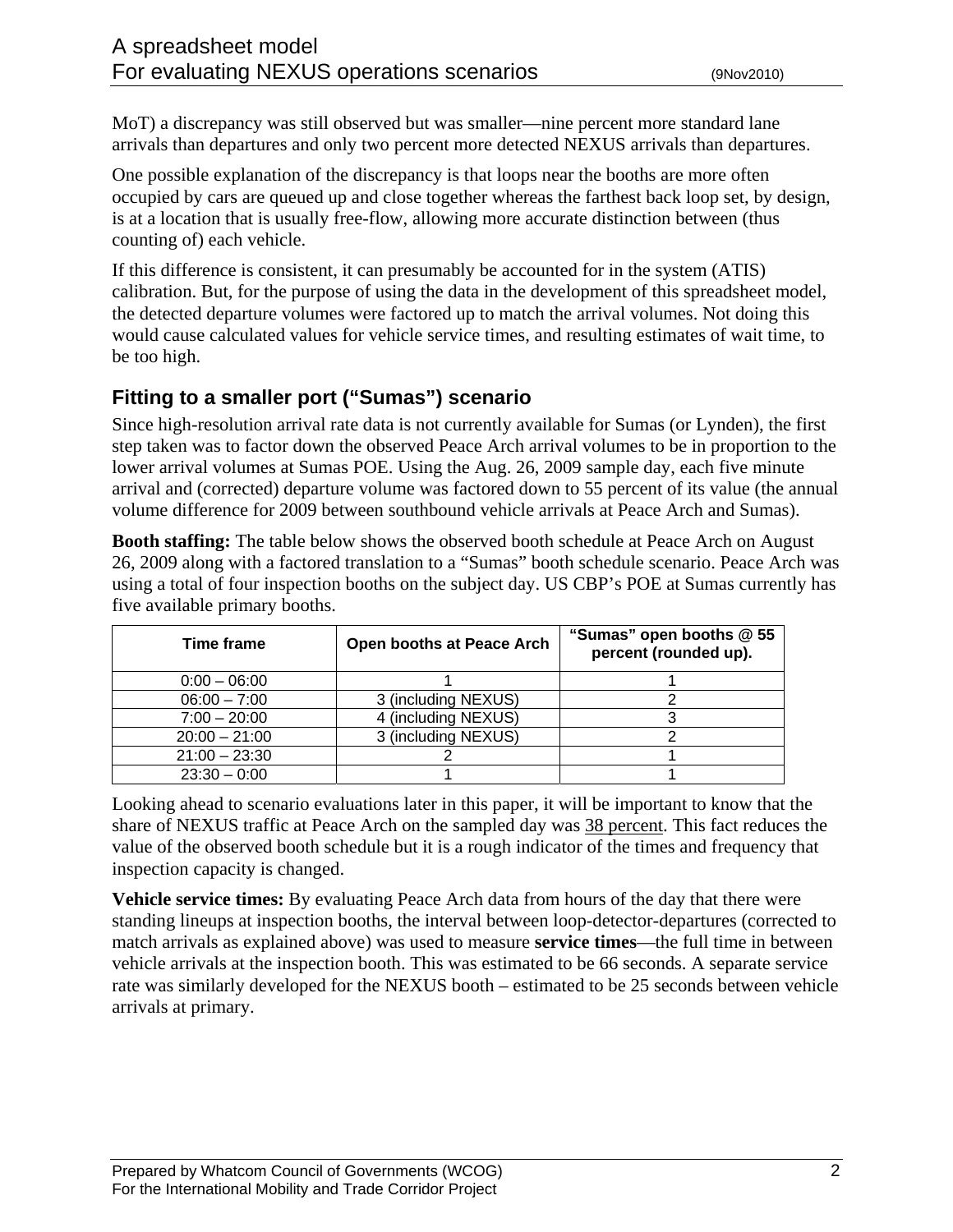### **Setting up the spreadsheet**

The goal of a spreadsheet model is to base iterative calculations on changeable inputs that represent the decisions being analyzed and generate scenario-based output that can be compared.

Unlike a simulation model that may be better at representing ranges of outcomes for a *single scenario*, this spreadsheet model, based on averages of values that are randomly distributed, should only be used to compare outcomes of two or more scenarios. Supporting analysis of *relative* performance is the goal here. Referencing the example work-sheet below (Figure 1), this section explains each field; the data source, calculation, and units; and the overall sequence of calculations that generates various outputs.

|                           |                                  | <b>Changeable variables</b>                        |                                                       |       |                       | <b>Hour 0-11</b>     | Std.                                                     | <b>NEXUS</b>                             | <b>Hour 12-23</b>           |                              | Std.                                         | <b>NEXUS</b>                                            |     |                           |
|---------------------------|----------------------------------|----------------------------------------------------|-------------------------------------------------------|-------|-----------------------|----------------------|----------------------------------------------------------|------------------------------------------|-----------------------------|------------------------------|----------------------------------------------|---------------------------------------------------------|-----|---------------------------|
| Changeable<br>parameters. |                                  | <b>Linked or Calculated</b>                        |                                                       |       |                       | 0:00                 | 1                                                        | 0                                        |                             | 3<br>12:00                   |                                              | 1                                                       |     |                           |
| Arrival-                  |                                  |                                                    |                                                       |       |                       | 1:00                 | $\mathbf{1}$                                             | $\bf{0}$                                 |                             | 3<br>13:00                   |                                              | $\overline{1}$                                          |     |                           |
| factor is a               |                                  | Std. Svc. Time Sec.                                |                                                       | 66    |                       | 2:00                 | 1                                                        | $\bf{0}$                                 | 14:00                       |                              | $\overline{2}$                               | 1                                                       |     | Hourly                    |
| multiplier                |                                  | NEXUS Svc. Time                                    |                                                       | 25.4  |                       | 3:00                 | 1                                                        | $\bf{0}$                                 | 15:00                       |                              | $\overline{2}$                               | $\overline{1}$                                          |     | primary                   |
| applied at                |                                  | <b>Arrival Factor</b>                              |                                                       | 1.25  |                       | 4:00                 | 1                                                        | $\bf{0}$                                 | 16:00                       |                              | 3                                            | 1                                                       |     | booth                     |
| the $5-$                  |                                  | $= 24$ hr volume of                                |                                                       | 2,368 |                       | 5:00                 | 1                                                        | $\bf{0}$                                 | 17:00                       |                              | 3                                            | 1                                                       |     | schedule                  |
| minute<br>level.          |                                  | <b>NEXUS</b> share                                 |                                                       | 25.0% |                       | 6:00                 | $\overline{2}$                                           | $\bf{0}$                                 | 18:00                       |                              | $\overline{2}$                               | 1                                                       |     | for standard<br>and NEXUS |
|                           |                                  |                                                    |                                                       |       |                       | 7:00                 | 3                                                        | $\mathbf{1}$                             | 19:00                       |                              | $\overline{2}$                               | 1                                                       |     | lanes.                    |
|                           |                                  |                                                    |                                                       |       |                       | 8:00                 | 3                                                        | 1                                        | 20:00                       |                              | $\overline{2}$                               | 1                                                       |     |                           |
|                           |                                  |                                                    |                                                       |       |                       |                      | 3                                                        | $\mathbf{1}$                             |                             |                              | $\overline{2}$                               | $\bf{0}$                                                |     |                           |
|                           |                                  |                                                    |                                                       |       |                       | 9:00                 | 3                                                        |                                          | 21:00                       |                              |                                              |                                                         |     |                           |
|                           |                                  |                                                    |                                                       |       |                       | 10:00                |                                                          | 1                                        | 22:00                       |                              | 1                                            | $\bf{0}$                                                |     |                           |
|                           |                                  |                                                    |                                                       |       |                       | 11:00                | 3                                                        | 1                                        | 23:00                       |                              | 1                                            | $\bf{0}$                                                |     |                           |
|                           |                                  | <b>Base</b><br><b>HH:MM</b> case total<br>arrivals | Factored<br>total<br>Non-<br><b>NEXUS</b><br>arrivals |       | Open<br><b>Booths</b> | Open<br><b>NEXUS</b> | Availabl<br>e<br><b>Service</b><br><b>Time</b><br>(sec.) | Average<br><b>Service</b><br>Time (sec.) | Max.<br>Cars per<br>period  | Cars<br>added<br>to<br>queue | Queue<br>at end of<br>period                 | Est. wait<br>time for<br>next, non-<br><b>NEXUS</b> car |     |                           |
|                           | $\overline{\phantom{a}}$<br>630  | 9                                                  | 12                                                    |       | $\overline{2}$        |                      | 600<br>$\mathbf{0}$                                      | 66.0                                     | 9.1                         |                              | 3<br>10                                      |                                                         | 5.3 |                           |
|                           | 6.35                             | 5                                                  | $6\phantom{1}6$                                       |       | $\overline{c}$        |                      | 600<br>$\mathbf{0}$                                      | 66.0                                     | 9.1                         |                              | $\overline{0}$                               | $\overline{7}$<br>3.7                                   |     |                           |
|                           | 640                              | $\overline{7}$                                     | 8                                                     |       | $\overline{2}$        |                      | $\mathbf{0}$<br>600                                      | 66.0                                     | 9.1                         |                              | $\mathbf 0$                                  | 6<br>3.2                                                |     |                           |
|                           | 645                              | $\overline{7}$                                     | 8                                                     |       | $\overline{2}$        |                      | $\overline{0}$<br>600                                    | 66.0                                     | 9.1                         |                              | $\mathbf 0$                                  | 5<br>2.7                                                |     |                           |
|                           | 6:50                             | 14                                                 | 17                                                    |       | $\overline{2}$        |                      | $\mathbf 0$<br>600                                       | 66.0                                     | 9.1                         |                              | 8<br>13                                      | 7.2                                                     |     |                           |
|                           | 6.55<br>7.00                     | 13<br>8                                            | 16<br>$\overline{7}$                                  |       | $\overline{2}$<br>3   |                      | $\overline{0}$<br>600<br>$\overline{1}$<br>900           | 66.0<br>66.0                             | 9.1<br>13.6                 |                              | $\overline{7}$<br>20<br>$\overline{0}$<br>13 | 10.9<br>4.9                                             |     |                           |
|                           | 7:05                             | 10                                                 | 10                                                    |       | 3                     |                      | $\overline{1}$<br>900                                    | 66.0                                     | 13.6                        |                              | $\mathbf 0$<br>10                            | 3.5                                                     |     |                           |
|                           | 7:10                             | 12                                                 | 11                                                    |       | 3                     |                      | $\overline{1}$<br>900                                    | 66.0                                     | 13.6                        |                              | $\mathbf 0$                                  | $\overline{\mathbf{7}}$<br>2.5                          |     |                           |
|                           | 7.15                             | 10                                                 | 10                                                    |       | 3                     |                      | $\overline{1}$<br>900                                    | 66.0                                     | 13.6                        |                              | $\mathbf 0$                                  | 3<br>1.1                                                |     |                           |
|                           | 7.20                             | 10                                                 | 9                                                     |       | 3                     |                      | $\overline{1}$<br>900                                    | 66.0                                     | 13.6                        |                              | $\overline{0}$                               | $\mathbf 0$<br>0.0                                      |     |                           |
|                           | 725                              | 15                                                 | 14                                                    |       | 3                     |                      | 900<br>$\overline{1}$                                    | 66.0                                     | 13.6                        |                              | $\mathbf 0$                                  | $\mathbf 0$<br>0.1                                      |     |                           |
|                           | 7:30<br>$\overline{\phantom{a}}$ | 13                                                 | 12<br>$\mathbf{1}$                                    |       | 3                     |                      | 900<br>$\overline{v}$                                    | 66.0<br>$\Omega$                         | 13.6<br>$\ddot{\mathbf{z}}$ |                              | $\mathbf 0$                                  | $\mathbf 0$<br>0.0<br>$\Omega$                          |     |                           |

**Figure 1.** Components of the spreadsheet model and data-table.

**HH:MM:** The five-minute periods of the day from 0:00 to 23:55. There are 288 records for each day.

**Base case total arrivals:** The raw arrival data—number of cars entering the border crossing system. The volumes and distribution of these volumes is based on the sample day from the Peace Arch border crossing and, in this worksheet, factored at 55 percent to represent a "Sumas" arrival volume.

**Factored total arrivals:** This field is the product of the record's "base case" volume, the "arrival factor" in the yellow cell above, and the *NEXUS share* if NEXUS lanes are designated in the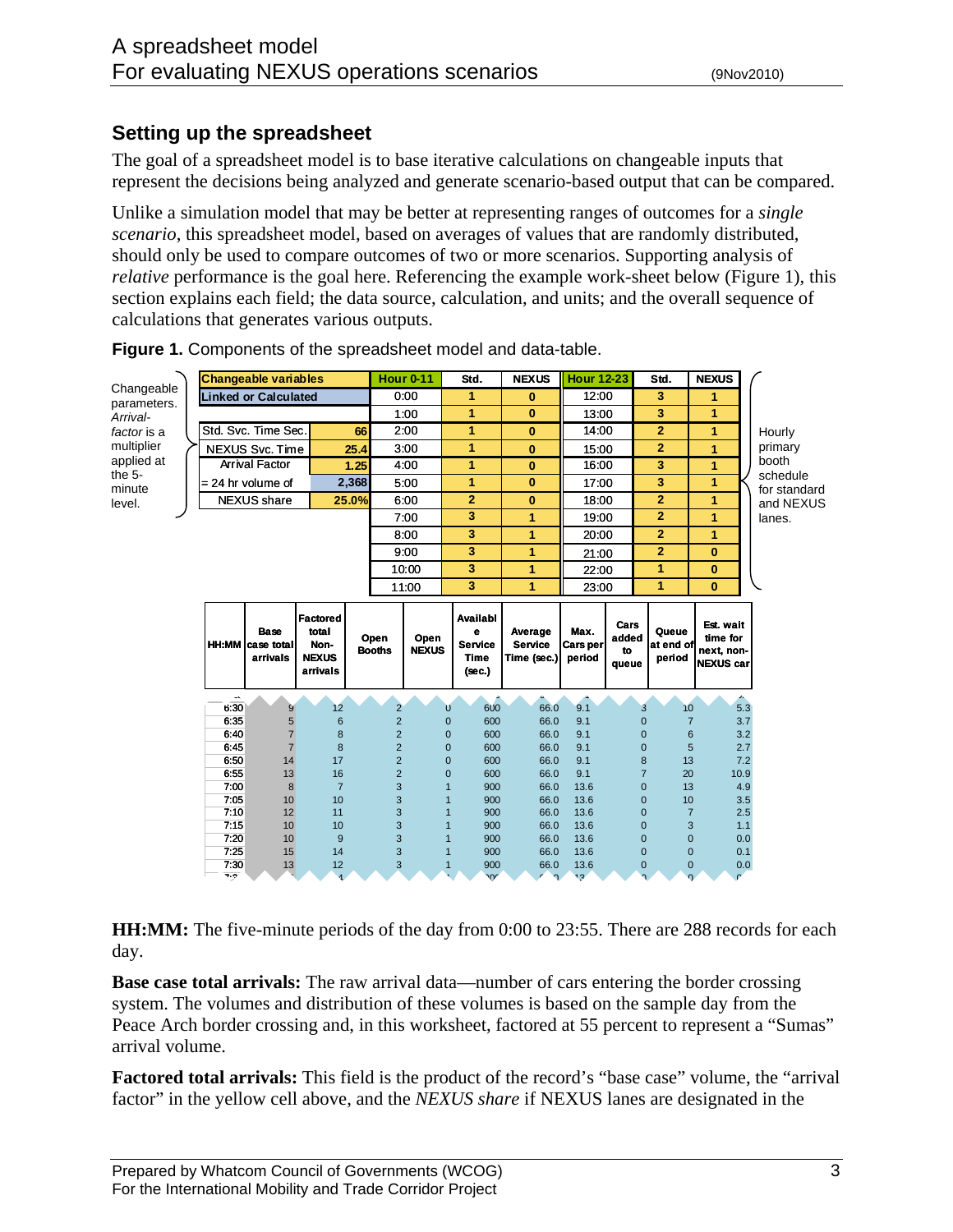booth staffing schedule. This allows the user to change the daily volume but retain the arrival distribution at the five-minute resolution. In the Figure 1 example, a factor of 1.25 is used to increase the volume to that of a typical August 2009 volume of around 3,000 vehicles over 24 hours.

**Open booths:** The number of open, non-NEXUS booths is linked to the yellow cells of the booth schedule table in Figure 1. The value for each hour will populate the fields for the array of corresponding five minute periods.

**Open NEXUS:** Works the same as *Open booths*.

**Available processing time:** This field multiplies the number of open, standard booths by 300 seconds (the number of seconds in the five minute period) to provide a time-based measure of processing capacity. This total seconds of capacity is what is available for vehicles to "use" during the current five minutes.

**Average service time:** While this field is included as a data-table column, it is an artifact of earlier calculation methods. This is simply linked from the input parameter, *standard service time* in the top left corner of Figure 1.

**Max cars per period**: This is the mathematical upper bound of how many vehicles would be able to process through primary inspection given the parameters in place. The calculation is *available processing time* divided by the *average service time*.

**Cars added to queue:** This is a conditional calculation. If the *max cars per period* is equal to or greater than the period's *total arrivals*, then all arriving cars are assumed to have been moved through primary and no cars are added to the queue. If otherwise, the remainder of cars is considered *cars added to queue*.

**Queue at end of period** (cars)**:** This calculation takes the *queue at end of period* from the previous record, adds the *cars added to queue* from the current period, and then performs the same conditional arithmetic as above.

**Estimated wait-time** (minutes)**:** This field takes the *queue at end of period* and multiplies it by the quotient of *service time* divided by *open booths*. So, if two booths are open clearing at 66 seconds per car, the calculation assigns 33 seconds to each car currently waiting in the lineup. Lastly, the intermediate result is divided by 60 to convert the final result to minutes.

While a NEXUS lane will occasionally have some wait time, the current spreadsheet model, like current border-ATIS systems, does not calculate wait-times for NEXUS. This can be easily added to the model to investigate the optimal conditions for a second NEXUS booth.

# **Model outputs**

Charts and metrics have been set up as outputs from the model.

# *Charts*

Chart 1 & 2 are inserted below. Chart 1, 24-hr. Wait Times with Booth Operations, plots the resulting wait-time (in minutes) for each five-minute period over the 24 hour modeled day. The designated booth-staffing levels are plotted against a second Y-axis on the right.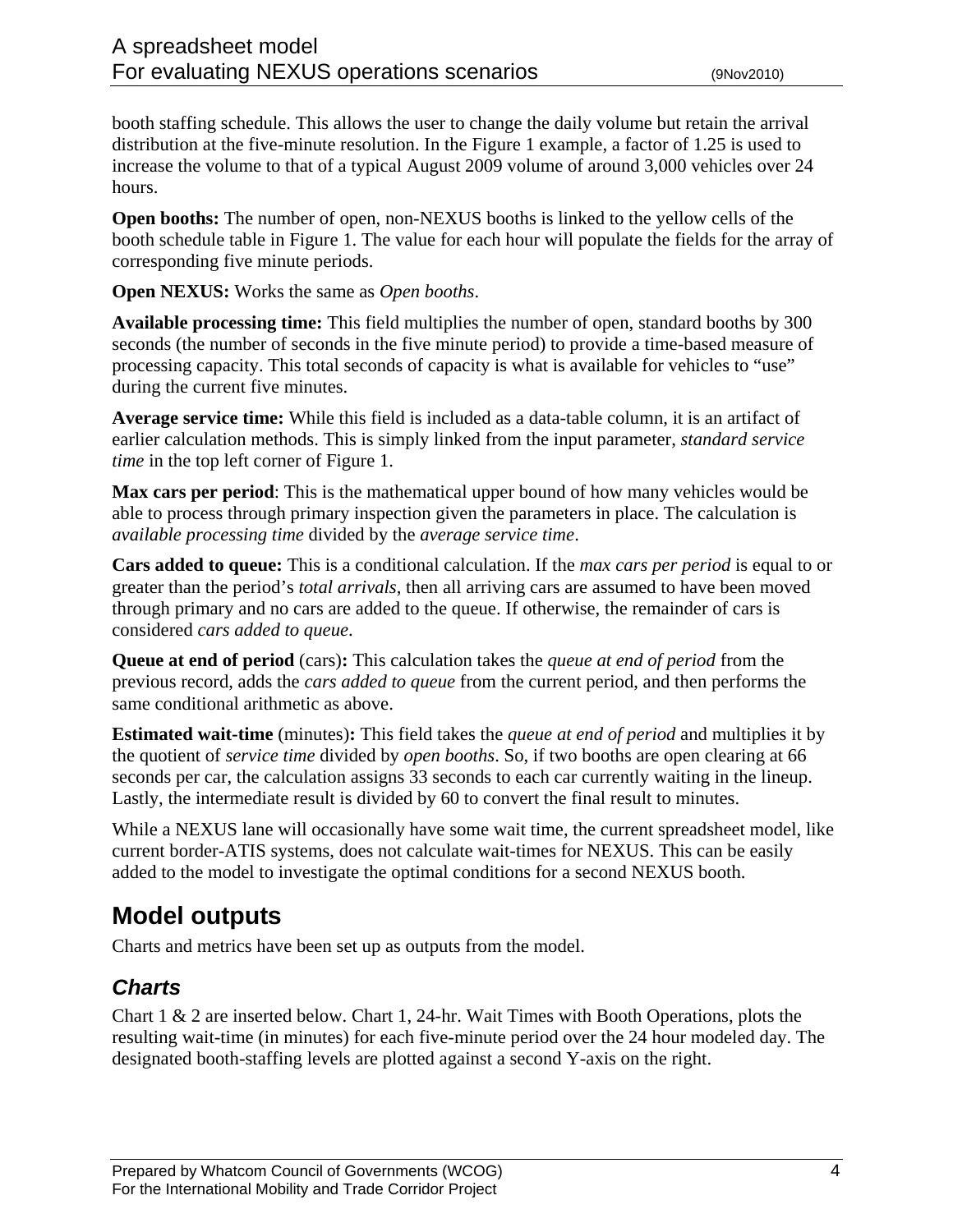Chart 2 shows the corresponding car arrival volume – summarized by hour. The stacked barformat is used to show a NEXUS share (depending on the designated *NEXUS share* and the opening of a NEXUS booth/lane.

The scenario shown in Charts 1  $\&$  2 shows a heavy 24 hr. volume (3,038 cars) with a progression of booth-openings up to four by 8:00 AM. A NEXUS booth is opened at 1:00 and kept open until 10:00 PM (but the total booth count never goes above 4). In this scenario, NEXUS cars are assumed to be 20 percent of total traffic

| <b>Changeable variables</b> |       | <b>Hour 0-11</b> | Std.           | <b>NEXUS</b> | <b>Hour 12-23</b> | Std.           | <b>NEXUS</b> |
|-----------------------------|-------|------------------|----------------|--------------|-------------------|----------------|--------------|
| <b>Linked or Calculated</b> |       | 0:00             |                | 0            | 12:00             | 4              | 0            |
|                             |       | 1:00             |                | $\bf{0}$     | 13:00             | 3              |              |
| Std. Svc. Time Sec.         | 66    | 2:00             |                | $\bf{0}$     | 14:00             | 3              |              |
| NEXUS Svc. Time             | 25.4  | 3:00             |                | $\bf{0}$     | 15:00             | $\overline{2}$ | 1            |
| <b>Arrival Factor</b>       | 1.25  | 4:00             |                | $\bf{0}$     | 16:00             | $\overline{2}$ |              |
| $= 24$ hr volume of         | 3,028 | 5:00             |                | $\bf{0}$     | 17:00             | 3              |              |
| <b>NEXUS</b> share          | 20.0% | 6:00             | $\overline{2}$ | $\bf{0}$     | 18:00             | 3              |              |
|                             |       | 7:00             | 3              | $\bf{0}$     | 19:00             | $\overline{2}$ |              |
|                             |       | 8:00             | 4              | $\bf{0}$     | 20:00             | $\overline{2}$ |              |
|                             |       | 9:00             | 4              | $\bf{0}$     | 21:00             | $\overline{2}$ | $\mathbf{0}$ |
|                             |       | 10:00            | 4              | $\bf{0}$     | 22:00             |                | $\bf{0}$     |
|                             |       |                  |                |              |                   |                |              |

**Chart 1 & 2:** Wait time, open booths, and corresponding arrival volume

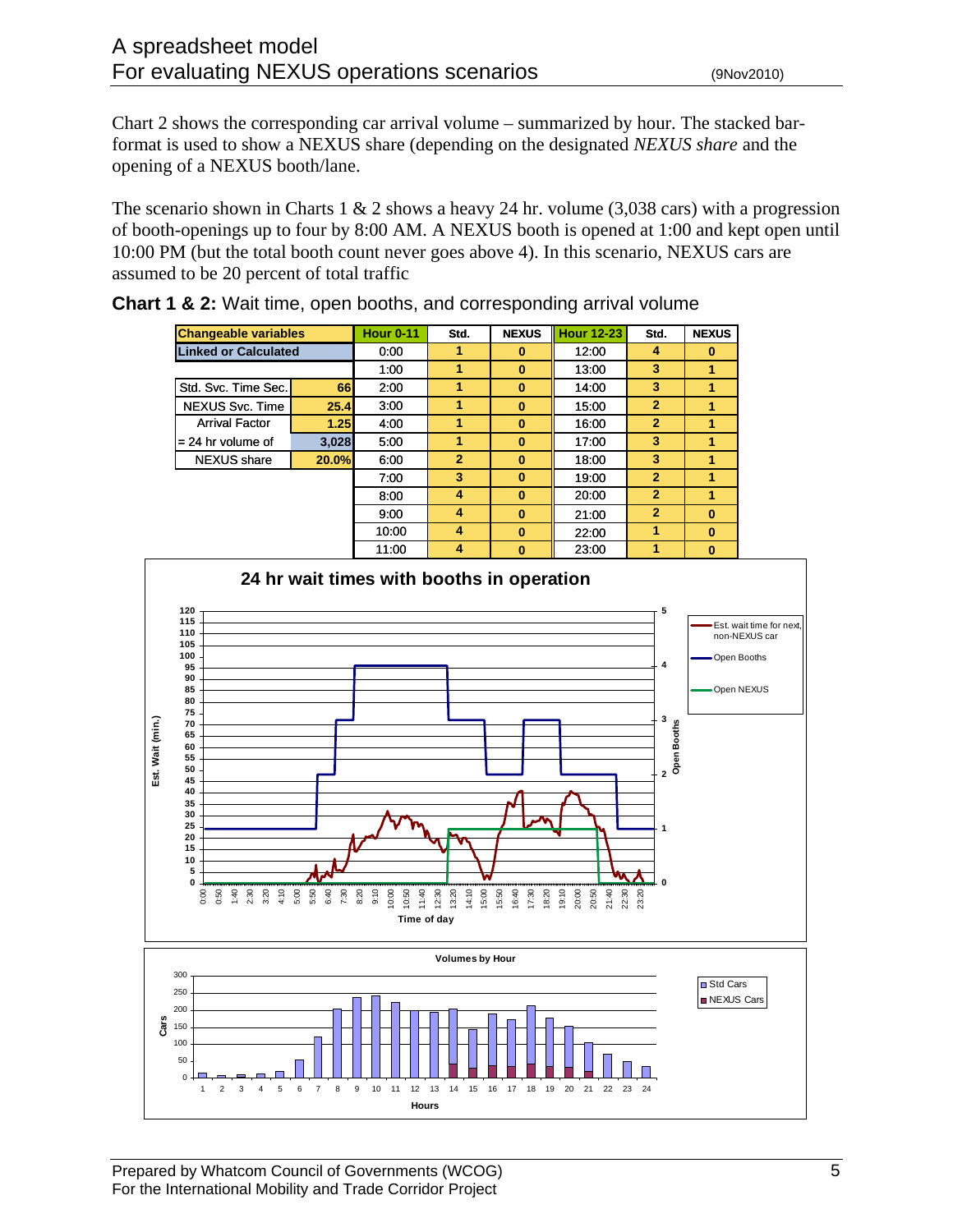### *Performance measures*

To summarize system inputs and outputs and support the assessment of performance, some measures have been developed and illustrated here.

**Cumulative wait time:** The total wait time experienced by all cars (not individuals) over the subject 24 hours. Total wait time each 5-minute period is the *queue at end of period* multiplied by 300 seconds. That product is then summed over the entire day to generate this measure. It is separately listed in minutes and hours.

**Table 2. Performance Measures**(Based on

|                   | Chart 1 above)              |           |      |
|-------------------|-----------------------------|-----------|------|
|                   | 24-hr Measures              |           |      |
|                   | <b>Cumulative wait time</b> | min.      | hrs. |
|                   |                             | 55,369    | 923  |
|                   |                             |           |      |
|                   | No. of hours with a         |           |      |
| wait over         | 60                          | min.      |      |
|                   |                             |           |      |
|                   | Longest wait                | 40.9 min. |      |
|                   |                             |           |      |
| Total booth hours |                             |           |      |

### **Number of hours with a wait time over** *x*

**minutes:** Inspection agencies are required to report hourly wait times to their headquarters and usually are required to file reports when wait times are over 1 hour. This measure is simply a count of each hour of the day that had any wait-time over the user-defined threshold (60 minutes in this example).

**Longest wait:** returns the maximum value for *estimated wait time* over the 24 hour day.

**Total booth hours:** The sum of staff hours directly associated with primary booth operation over the 24 hour period. This is intended only as a relative proxy measure since opening a booth has additional implications for staffing requirements.

# **Evaluating addition of NEXUS**

The feasibility and success of a NEXUS lane is dependent on several things such as relatively high cross-border traffic volume, widespread awareness of the program's availability and basic workings, sufficient voluntary enrollment, willingness by both countries' inspection agencies to administer the program at a given border crossing, and dedicated infrastructure to support a queue bypass lane and a NEXUS inspection booth. The application of this spreadsheet model is limited to helping inspection and transportation agencies evaluate different traffic characteristics and determine when NEXUS would be an operationally advantageous addition to a port-of-entry.

This section steps through three scenarios constructed to identify an advantageous application of NEXUS in the modeled port environment. Observations about the sensitivity of specific variables and operational responses will be inserted along the way. The parameters and output of each scenario is attached as appendices.

## *Base case – no NEXUS.*

Starting with a traffic volume, distribution of that volume (arrival rates), and vehicle service times developed as discussed above, creating Scenario 1, a no-NEXUS scenario, was done by changing the standard booth schedule with the goal of keeping wait-times below 30 minutes but, at the same time, avoiding over-staffing the port (resulting in no wait-time at all). This produced the parameters and output shown on the Scenario 1 Appendix.

Looking ahead to a comparison with the next scenario's inclusion of NEXUS, it is noted that the Cumulative Scenario 1 wait time is 682 hours and the total booth hours was 64.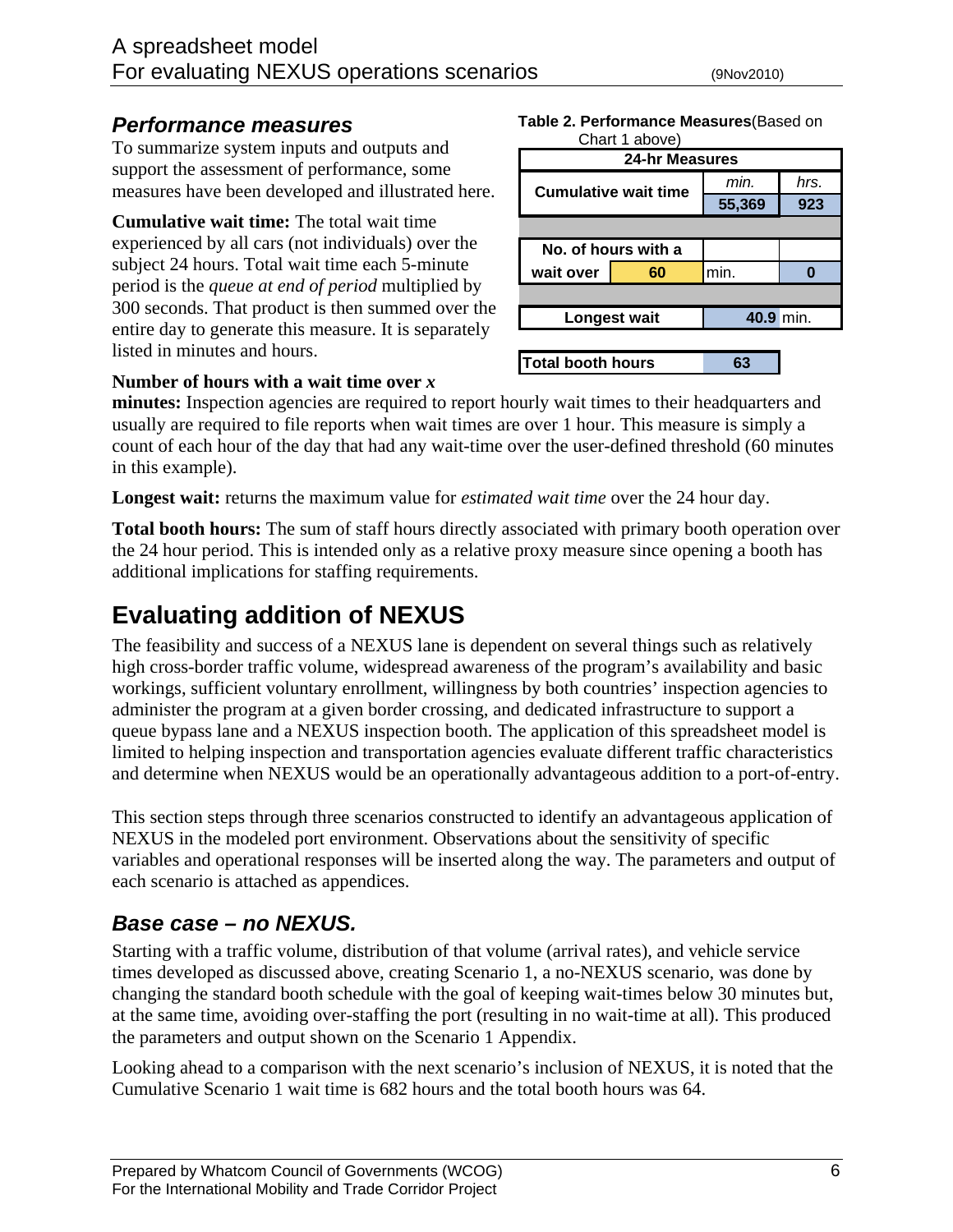# *NEXUS at 20 percent*

The initial goal of developing a NEXUS scenario was to achieve measurable reductions in overall wait time while tallying up fewer booth hours. The conclusion is, with NEXUS at 20 percent of the traffic stream, this goal was not attainable<sup>2</sup>. A result was achieved that could be called break-even.

With a NEXUS booth open from 7 AM through 10 PM, but never having more than four total open booths, a schedule was found that reduced total wait time from 682 to 626 hours (an 8 percent reduction). Total booth hours went up two hours to 66 (a 3 percent increase). The day's highest wait time went up slightly to 34.5 minutes from 31.8 (an 8.5 percent increase).

# *NEXUS at 25 percent*

Keeping the booth schedule the same from Scenario 2, this scenario, initially, made one change: increasing the portion of NEXUS cars to 25 percent. This resulted in a dramatic drop in cumulative wait time. Seeing opportunity (in this case in the mid afternoon) to reduce total booth hours, standard booths were reduced by one for three hours. Wait times were, for the most part kept under 20 minutes.

Under this scenario as finalized, the five percent increase in NEXUS share resulted in a 55 percent decrease in cumulative wait time (279 minutes down from 626). Total booth hours (63) did not go down nearly as much – only one hour less than the no-NEXUS scenario and three hours less than the 20 percent NEXUS scenario.

**Contact information** 

1

\_\_\_\_\_\_\_\_\_\_\_\_\_\_\_\_\_\_\_\_\_\_\_\_\_\_\_\_\_\_

For questions or comments about this paper, please contact Hugh Conroy Project Manager Whatcom Council of Governments hugh@wcog.org (360) 676-6974

 $2<sup>2</sup>$  It is possible that staffing parameters at increments of a half hour or less could be better optimized to achieve theoretical efficiency gains at 20 percent NEXUS share but the implications for frequent staffing level changes and on-and-off NEXUS lane hours are probably undesirable.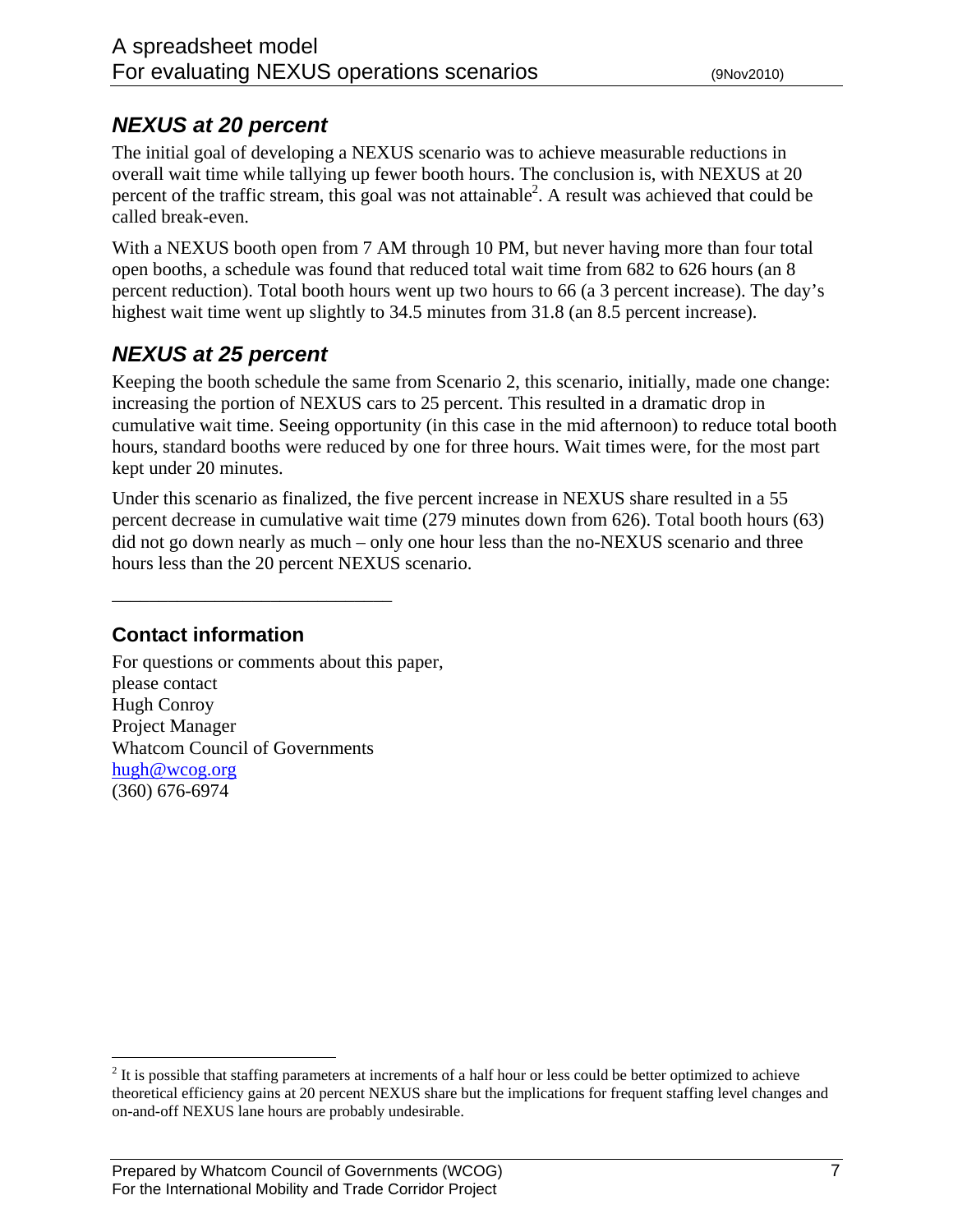## Appendix

| Scenario 1 | Base Case – no NEXUS            |
|------------|---------------------------------|
|            | Never more than four lanes open |







1 2 3 4 5 6 7 8 9 10 11 12 13 14 15 16 17 18 19 20 21 22 23 24 **Hours**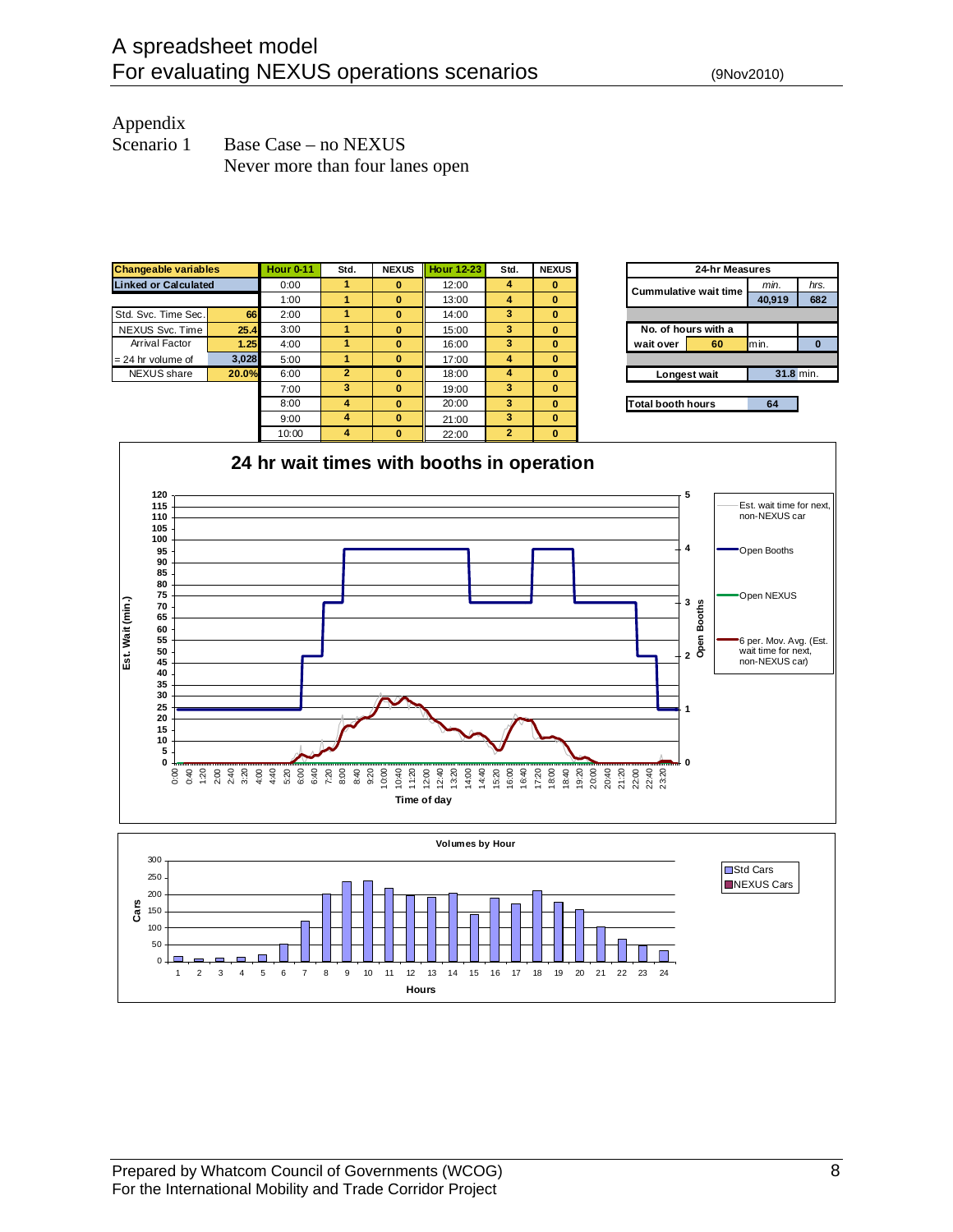### Appendix

Scenario 2 15 hours of a NEXUS lane Never more than 4 lanes open Nexus share of traffic is 20 percent

| <b>Changeable variables</b> |       | <b>Hour 0-11</b> | Std.           | <b>NEXUS</b> | <b>Hour 12-23</b> | Std.           | <b>NEXUS</b> | 24-hr Measures                      |
|-----------------------------|-------|------------------|----------------|--------------|-------------------|----------------|--------------|-------------------------------------|
| <b>Linked or Calculated</b> |       | 0:00             | 1              | 0            | 12:00             | 3              |              | min.<br><b>Cumulative wait time</b> |
|                             |       | 1:00             |                | $\bf{0}$     | 13:00             | 3              |              | 37,577                              |
| Std. Svc. Time Sec.         | 66    | 2:00             | 1              | $\bf{0}$     | 14:00             | 3              |              |                                     |
| NEXUS Svc. Time             | 25.4  | 3:00             | 1              | $\bf{0}$     | 15:00             | 3              |              | No. of hours with a                 |
| <b>Arrival Factor</b>       | 1.25  | 4:00             | 1              | $\bf{0}$     | 16:00             | 3              |              | min.<br>60<br>wait over             |
| $= 24$ hr volume of         | 3.028 | 5:00             | 1              | $\bf{0}$     | 17:00             | 3              |              |                                     |
| <b>NEXUS</b> share          | 20.0% | 6:00             | $\overline{2}$ | $\bf{0}$     | 18:00             | $\overline{2}$ |              | 34.5 min.<br>Longest wait           |
|                             |       | 7:00             | 3              |              | 19:00             | $\overline{2}$ |              |                                     |
|                             |       | 8:00             | 3              |              | 20:00             | $\overline{2}$ |              | <b>Total booth hours</b><br>66      |
|                             |       | 9:00             | 3              |              | 21:00             | $\overline{2}$ |              |                                     |
|                             |       | 10:00            | 3              |              | 22:00             | 1              | $\bf{0}$     |                                     |
|                             |       | 11:00            | 3              |              | 23:00             | 1              | $\bf{0}$     |                                     |
|                             |       |                  |                |              |                   |                |              |                                     |